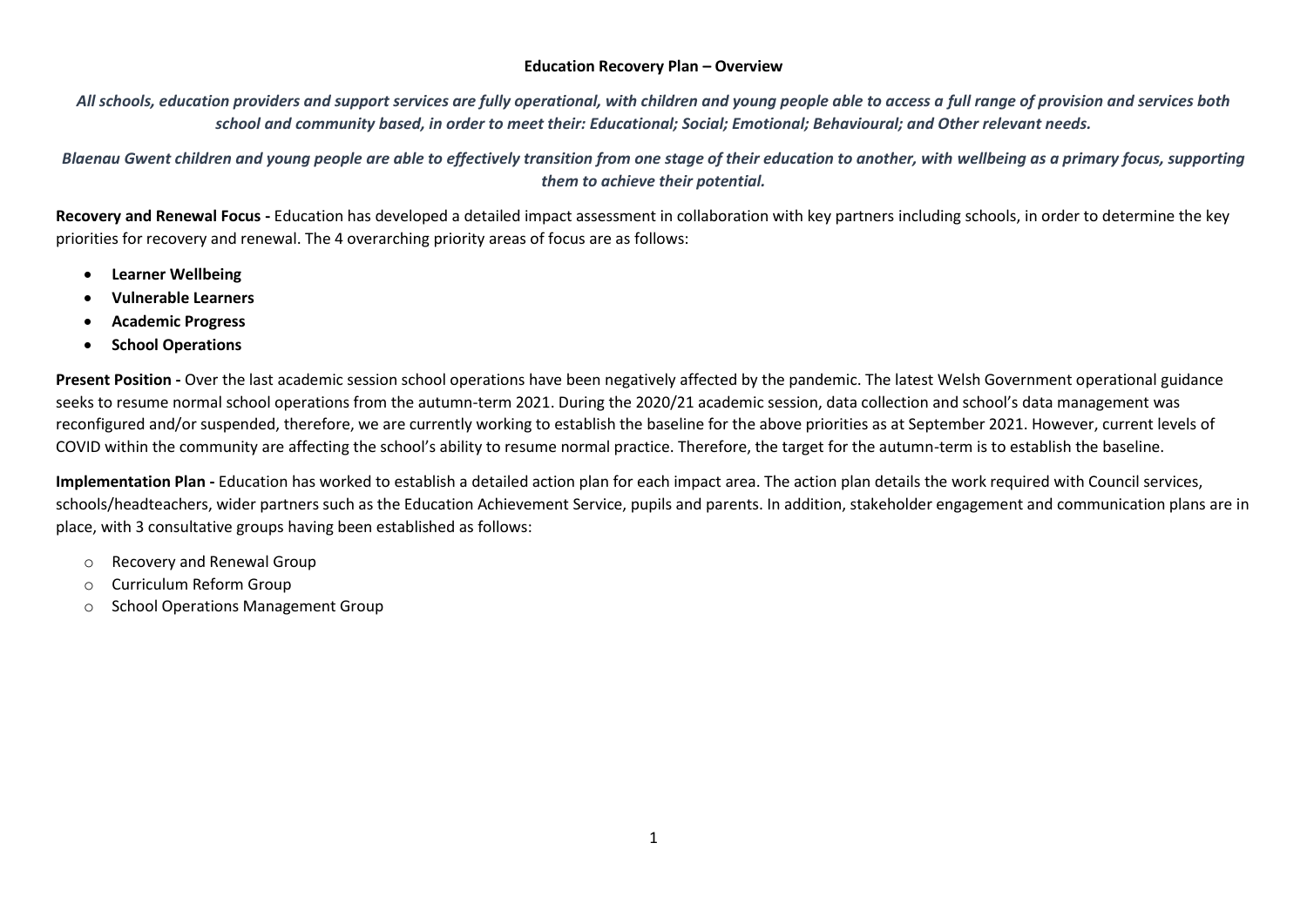**Key Measures to Determine Progress -**The following data sets – both qualitative and quantitative, will be used to monitor and measure progress against each impact area:

| <b>Priority Area</b>       | PI                                         | 18/19            | 19/20            | 20/21            | Target (when will we know we have<br>recovered)? |
|----------------------------|--------------------------------------------|------------------|------------------|------------------|--------------------------------------------------|
| <b>Learner Wellbeing</b>   | <b>Applications - Nursery</b>              | 693              | 696              | 714              | Applications are the same level                  |
|                            | <b>Applications - Primary</b>              | 739              | 731              | 701              | or higher than pre-Covid levels.                 |
|                            | <b>Applications - Secondary</b>            | 677              | 679              | 696              | EHE numbers are the same or                      |
|                            |                                            |                  |                  |                  | lower than pre-Covid levels.                     |
|                            |                                            | <b>July 2019</b> | <b>July 2020</b> | <b>July 2021</b> |                                                  |
|                            | Attendance - Primary                       | 94.4             | 93.5             | 90.7             | Attendance levels are                            |
|                            | <b>Attendance Secondary</b>                | 93.3             | 91.7             | 84.8             | consistently in line with or                     |
|                            |                                            |                  |                  |                  | higher than Wales average.                       |
|                            |                                            | April 19 -       | April 20 -       | April 21 -       |                                                  |
|                            |                                            | March 20         | March 21         | September 2021   |                                                  |
|                            | <b>Exclusions Primary</b>                  | 108              | 25               | 17               | Exclusions are in line with or                   |
|                            | <b>Exclusions Secondary</b>                | 459              | 135              | 183              | lower than pre-Covid levels.                     |
|                            | Average Number of Primary exclusions       |                  |                  |                  |                                                  |
|                            | per month (no. of months in brackets)      | 9.8              | 3.6              | 3.4              |                                                  |
|                            | Average Number of Secondary exclusions     |                  |                  |                  |                                                  |
|                            | per month (no. of months in brackets)      | 41.7             | 19.3             | 36.6             |                                                  |
|                            |                                            | 2019             | 2020             | 2021             |                                                  |
| <b>Vulnerable Learners</b> | Entitlement to FSM/Transitionally          | 21.1             | 24.6             | 30.4             | FSM levels stabilise and support                 |
|                            | Protected (%)                              |                  |                  |                  | via schools enables learner                      |
|                            |                                            |                  |                  |                  | progress                                         |
|                            |                                            |                  |                  |                  |                                                  |
|                            |                                            | April 19 -       | April 20 -       | April -          |                                                  |
|                            |                                            | March 20         | March 21         | September 2021   |                                                  |
|                            | Number of referrals to Social Services for | 2382             | 2260             | 1702             | Referrals to social services are                 |
|                            | children and young people of school age    |                  |                  |                  | in line with or lower than pre-                  |
|                            | $(3-16)$                                   |                  |                  |                  | Covid levels.                                    |
|                            | Average Number of referrals to Social      | 198.5            | 188.3            | 283.7            |                                                  |
|                            | Services for children and young people of  | (12)             | (12)             | (6)              |                                                  |
|                            | school age (3-16) per month (no. of        |                  |                  |                  |                                                  |
|                            | months in brackets)                        |                  |                  |                  |                                                  |